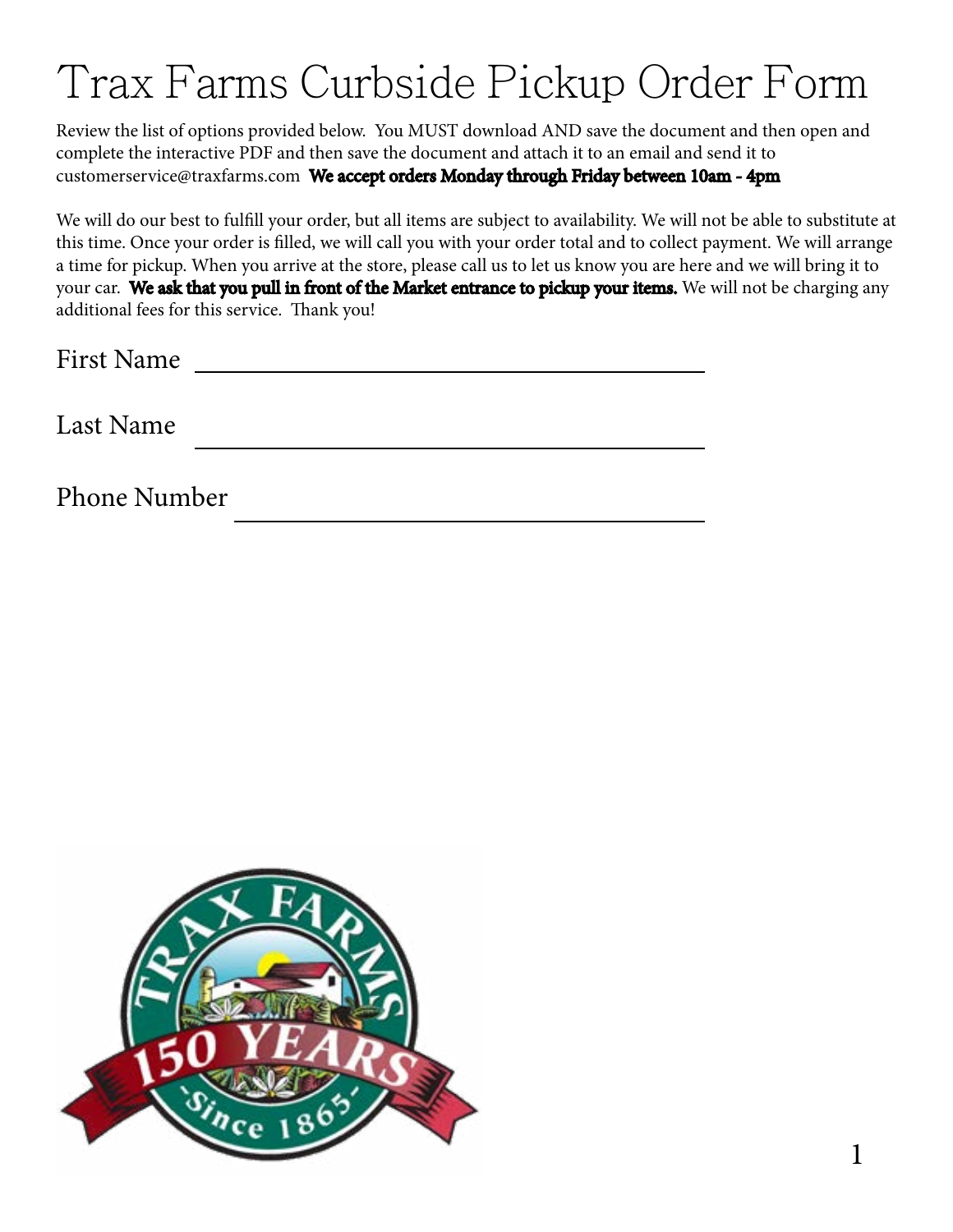| Land o' Lakes American Cheese                 | \$7.99 Lb  | Quantity                   |
|-----------------------------------------------|------------|----------------------------|
| Domestic Swiss Cheese                         | \$8.99 Lb  | Quantity                   |
| Boar's Head Ovengold Turkey Breast \$11.99 Lb |            | Quantity                   |
| Albert's Baked Ham                            | \$8.99 Lb  | Quantity                   |
| Isaly's Chipped Ham                           | \$5.99 Lb  | Quantity                   |
| Eckrich Hard Salami                           | \$8.99 Lb  | Quantity                   |
| Boar's Head Vermont Cheddar                   | \$10.99 Lb | Quantity                   |
| Hoffman's Super Sharp Cheddar                 | \$8.99 Lb  | Quantity                   |
|                                               |            |                            |
| Chicken Salad                                 | \$8.99 Lb  | Quantity                   |
| Ham Salad                                     | \$7.99 Lb  | Quantity                   |
| Linguine Salad                                | \$5.99 Lb  | Quantity                   |
| Potato Salad                                  | \$4.99 Lb  | Quantity                   |
| Macaroni Salad                                | \$4.99 Lb  | Quantity                   |
| Cole Slaw                                     | \$4.99 Lb  | Quantity                   |
|                                               |            |                            |
| Chicken Noodle Soup - Half Pint               | \$2.99     | Quantity                   |
| Chicken Noodle Soup - Pint                    | \$4.99     | Quantity                   |
| Chicken Noodle Soup - Quart                   | \$7.99     | Quantity                   |
| Italian Hero Sandwich                         | \$7.99     | Quantity                   |
| Country Hoagie                                | \$7.99     | Quantity                   |
| Farm House Sandwich                           | \$7.99     | $\overline{2}$<br>Quantity |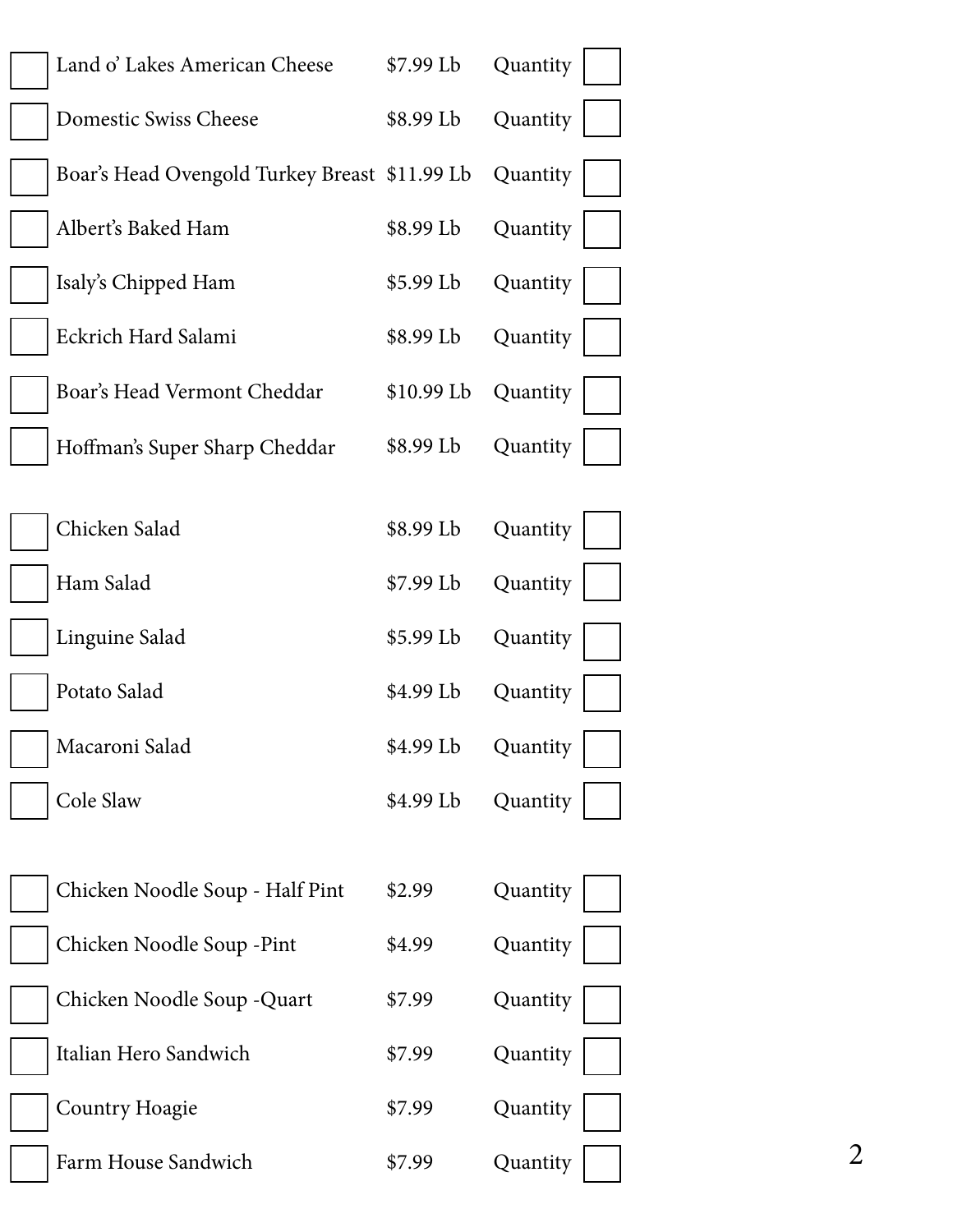| ⊁<br>= Hot Buy, While Supplies Last              |             |      |        |  |
|--------------------------------------------------|-------------|------|--------|--|
| Blackberries*                                    | $$1.99$ pkg | Each | Pounds |  |
| 3# Gala Bag (Apples) $*$                         | \$2.99 each | Each | Pounds |  |
| 3# Fuji Bag (Apples) $*$                         | \$2.99 each | Each | Pounds |  |
| Blueberries                                      | \$3.99 pint | Each | Pounds |  |
| 1# Strawberries                                  | \$3.99 Lb   | Each | Pounds |  |
| Southern Peaches                                 | $$1.99$ Lb  | Each | Pounds |  |
| 1# Clamshell Kiwi (Yellow)                       | \$3.99 each | Each | Pounds |  |
| California Red Cherries                          | \$5.99 Lb   | Each | Pounds |  |
| Cello (Iceberg) Lettuce                          | \$1.79 head | Each | Pounds |  |
| Red Seedless Grapes                              | \$2.99 Lb   | Each | Pounds |  |
| Cantaloupe                                       | \$3.99 each | Each | Pounds |  |
| Tenn. Homegrown XL Tomatoes- Beefsteak \$2.99 Lb |             | Each | Pounds |  |
| Cluster on Vine - Tomatoes                       | \$2.99 Lb   | Each | Pounds |  |
| Roma Tomatoes                                    | \$2.99 Lb   | Each | Pounds |  |
| <b>Grape Tomatoes</b>                            | \$2.99 each | Each | Pounds |  |
| Cauliflower                                      | \$3.99 head | Each | Pounds |  |
| Apricots                                         | \$3.99 Lb   | Each | Pounds |  |
| 5# Russet Potatoes                               | \$3.99 bag  | Each | Pounds |  |
| 5# Red Potatoes                                  | \$5.99 bag  | Each | Pounds |  |
| Red Potatoes                                     | \$1.49 Lb   | Each | Pounds |  |
| XL Idaho Potatoes                                | .99 Lb      | Each | Pounds |  |
| <b>Brussel Sprouts</b>                           | \$2.99 Lb   | Each | Pounds |  |

3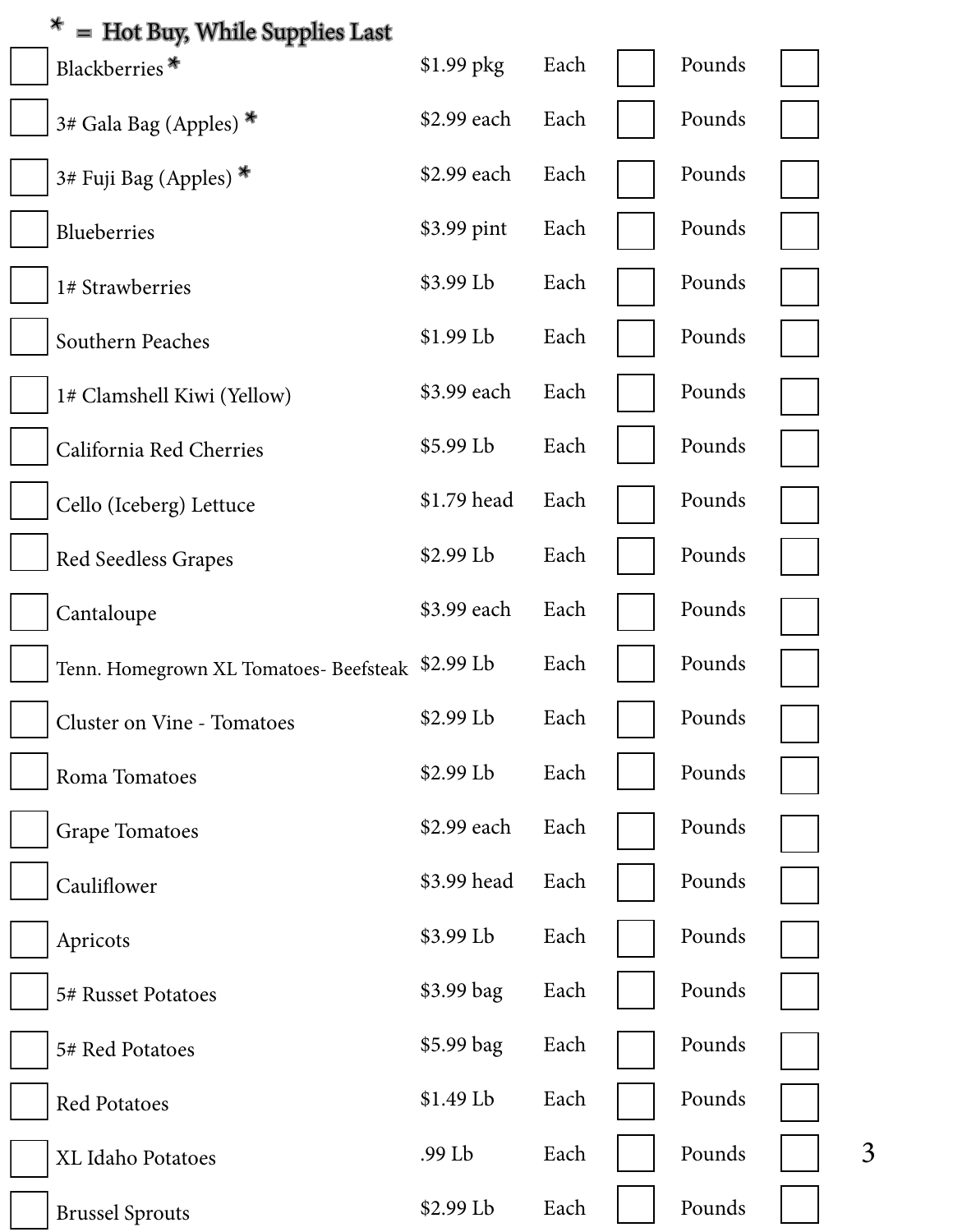| Green Beans                     | \$1.99 Lb   | Each | Pounds |  |
|---------------------------------|-------------|------|--------|--|
| Cucumbers                       | .99 each    | Each | Pounds |  |
| <b>XL</b> Avocados              | \$2.49 each | Each | Pounds |  |
| Red Delicious Apples            | $$1.99$ Lb  | Each | Pounds |  |
| Gold Delicious Apples           | $$1.99$ Lb  | Each | Pounds |  |
| Rhubarb                         | \$4.99 Lb   | Each | Pounds |  |
| Super Sweet Honeydew            | \$4.99 each | Each | Pounds |  |
| 1# Radishes                     | \$1.99 each | Each | Pounds |  |
| Whole Seedless Watermelon       | \$5.99 each | Each | Pounds |  |
| Jumbo Red Grapefruit            | \$1.99 each | Each | Pounds |  |
| XL Golden Pineapple             | \$3.99 each | Each | Pounds |  |
| 4# Frozen, Pitted Sour Cherries | \$14.99 bag | Each | Pounds |  |
| Broccoli                        | \$2.99 each | Each | Pounds |  |
| Zucchini                        | \$1.49 Lb   | Each | Pounds |  |
| 12 oz Mushrooms                 | \$2.99 pkg  | Each | Pounds |  |
| 1# bag Carrots                  | \$1.29      | Each | Pounds |  |
| 2# bag Carrots                  | \$1.99      | Each | Pounds |  |
| Mini Carrots 1# bag             | \$1.99 each | Each | Pounds |  |
| Leaf Lettuce Red                | $$1.99$ Lb  | Each | Pounds |  |
| Leaf Lettuce Green              | \$1.99 Lb   | Each | Pounds |  |
| Romaine                         | $$1.99$ Lb  | Each | Pounds |  |
| Cabbage                         | .79 Lb      | Each | Pounds |  |
| Celery                          | \$1.99 each | Each | Pounds |  |

4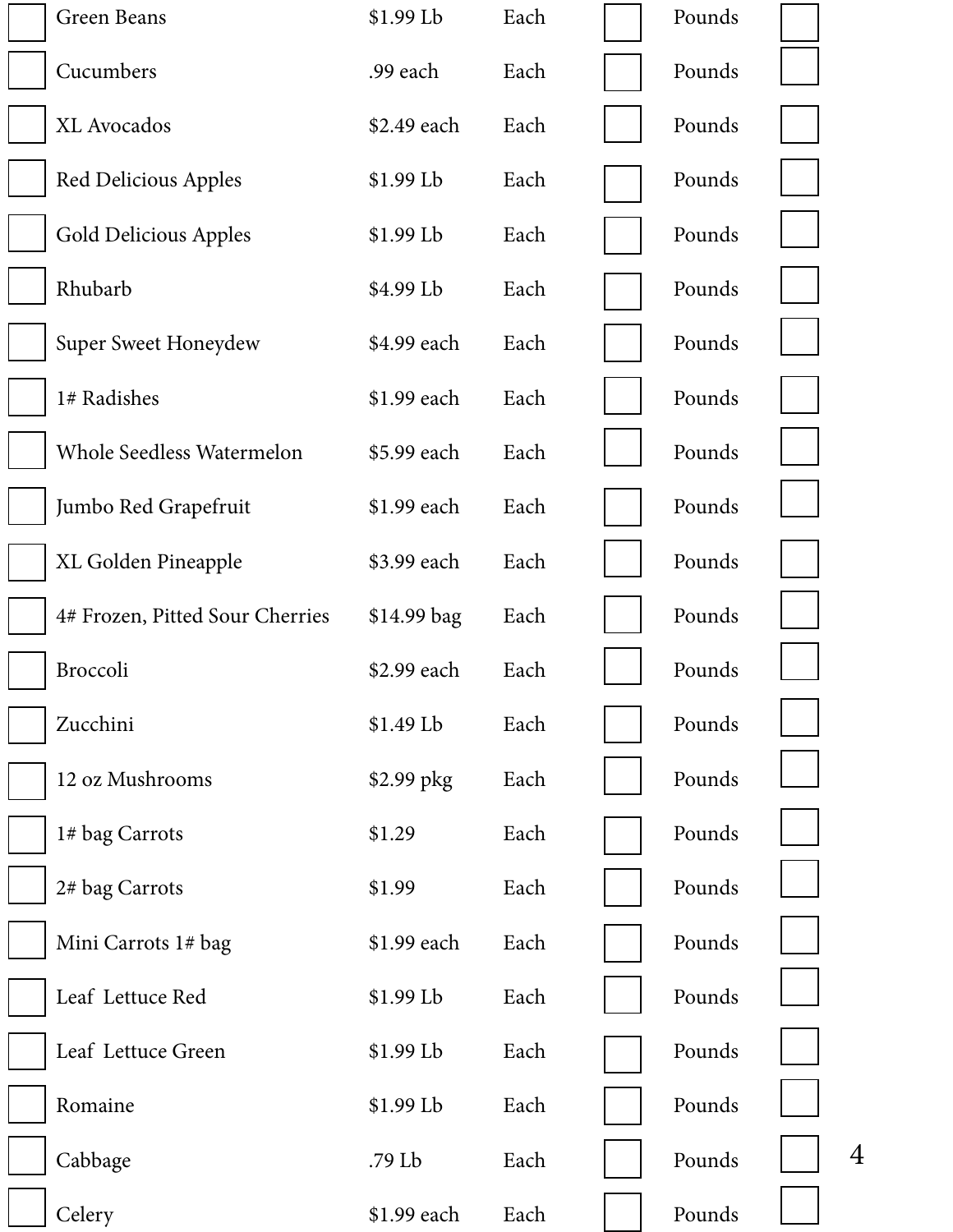| Yams                   | \$1.49 Lb   | Each | Pounds |   |
|------------------------|-------------|------|--------|---|
| <b>Beets</b>           | $$1.99$ Lb  | Each | Pounds |   |
| <b>Bananas</b>         | .69 Lb      | Each | Pounds |   |
| XXL Navel Orange       | 1.49 each   | Each | Pounds |   |
| 3# Clementines         | \$6.99 each | Each | Pounds |   |
| XL Lemons              | .99 each    | Each | Pounds |   |
| Limes                  | .79 each    | Each | Pounds |   |
| Spinach                | \$2.99 bag  | Each | Pounds |   |
| 3# Yellow Onions       | \$2.99 bag  | Each | Pounds |   |
| 5# Vidalia Onions      | \$4.99 bag  | Each | Pounds |   |
| Sweet Vidalia Onions   | \$1.49 Lb   | Each | Pounds |   |
| <b>Red Onions</b>      | \$1.49 Lb   | Each | Pounds |   |
| <b>White Onions</b>    | \$1.49 Lb   | Each | Pounds |   |
| Spanish Onions         | \$1.49 Lb   | Each | Pounds |   |
| <b>Green Onions</b>    | .99 each    | Each | Pounds |   |
| <b>Bunched Parsley</b> | \$1.49 each | Each | Pounds |   |
| Cilantro - Bunched     | \$1.49 each | Each | Pounds |   |
| Red Peppers            | \$2.69 each | Each | Pounds |   |
| <b>Yellow Peppers</b>  | \$2.69 each | Each | Pounds |   |
| <b>Orange Peppers</b>  | \$2.69 each | Each | Pounds |   |
| XL Green Peppers       | \$1.49 each | Each | Pounds |   |
| Hot Banana Peppers     | \$3.99 Lb   | Each | Pounds |   |
| Organic Basil 3 oz     | \$4.99 Pkg  | Each | Pounds | 5 |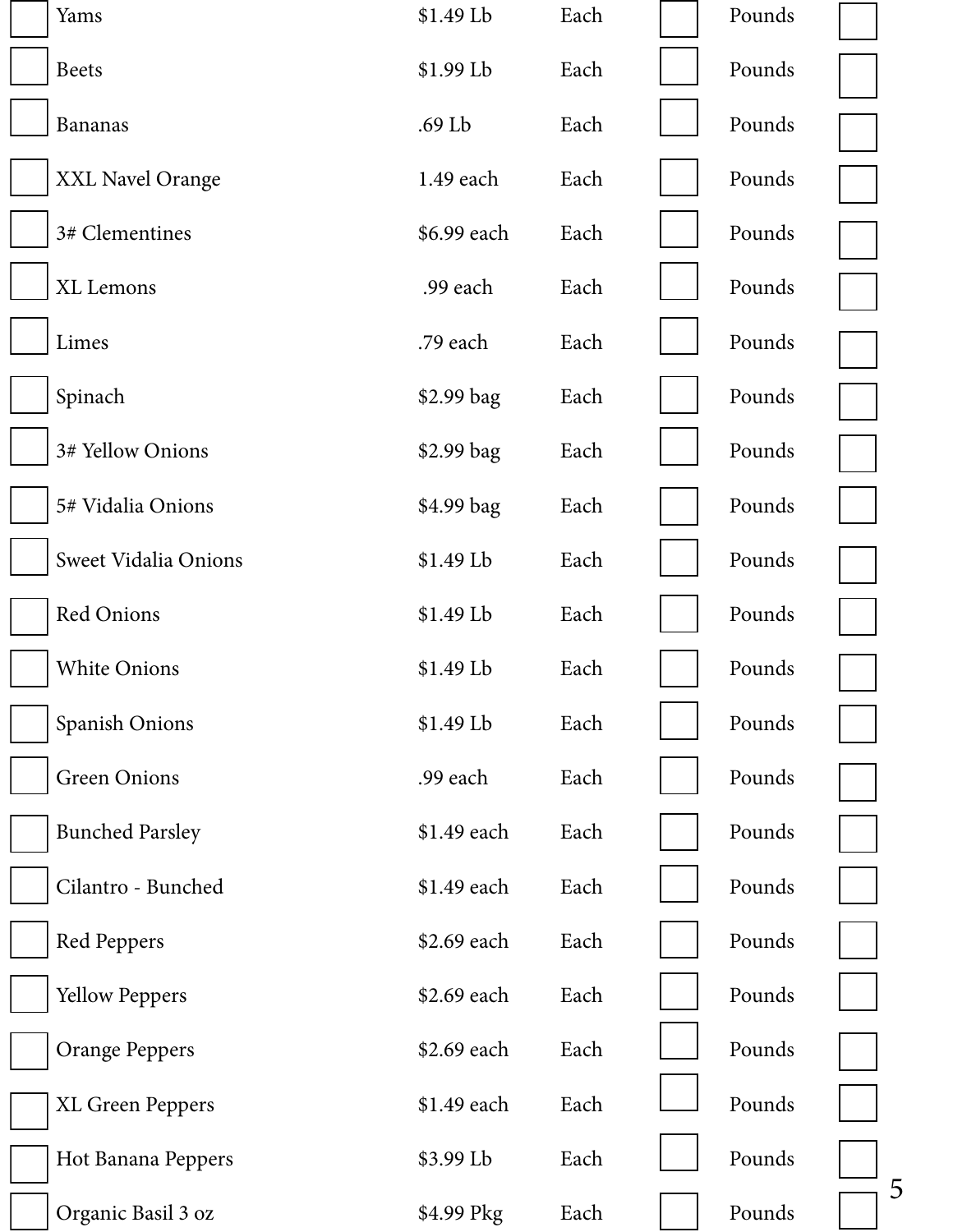| Delallo Light Red Kidney Beans 15.5 oz | \$1.49 | Quantity |  |
|----------------------------------------|--------|----------|--|
| Delallo Chick Peas 15.5 oz             | \$1.49 | Quantity |  |
| Delallo Gnocchi 16 oz                  | \$3.59 | Quantity |  |
| Delallo Fettuccine 1 Lb                | \$2.99 | Quantity |  |
| Delallo Vodka Sauce 24 oz              | \$3.29 | Quantity |  |
| Delallo Traditional Sauce 24 oz        | \$3.29 | Quantity |  |
| Delallo Tomato Paste 6 oz              | .99    | Quantity |  |
| Delallo Tomato Sauce 29 oz             | \$2.59 | Quantity |  |
| Amish Wedding Baby Beets 16 oz         | \$4.99 | Quantity |  |
| Breton Crackers - Regular              | \$3.49 | Quantity |  |
| Breton Crackers - Mini                 | \$3.49 | Quantity |  |
| Oyster Crackers 8 oz                   | \$3.99 | Quantity |  |
| Carba Nada Low Carb Noodles 10 oz      | \$4.29 | Quantity |  |
| Wide Egg Noodles Amish Kitchens 12 oz  | \$2.99 | Quantity |  |
| Sugar 32 oz                            | \$2.99 | Quantity |  |
| <b>Original Pretzel Crisps</b>         | \$3.49 | Quantity |  |
| Sour Dough Pretzel Crisps              | \$3.49 | Quantity |  |
| Ritz Crackers 10.3oz                   | \$4.49 | Quantity |  |
| Lays Classic Chips 8 oz                | \$3.79 | Quantity |  |
| TF Ranch Lover's Dressing 12 oz        | \$5.59 | Quantity |  |
| TF Creamy Vidalia Onion Dressing 12 oz | \$5.59 | Quantity |  |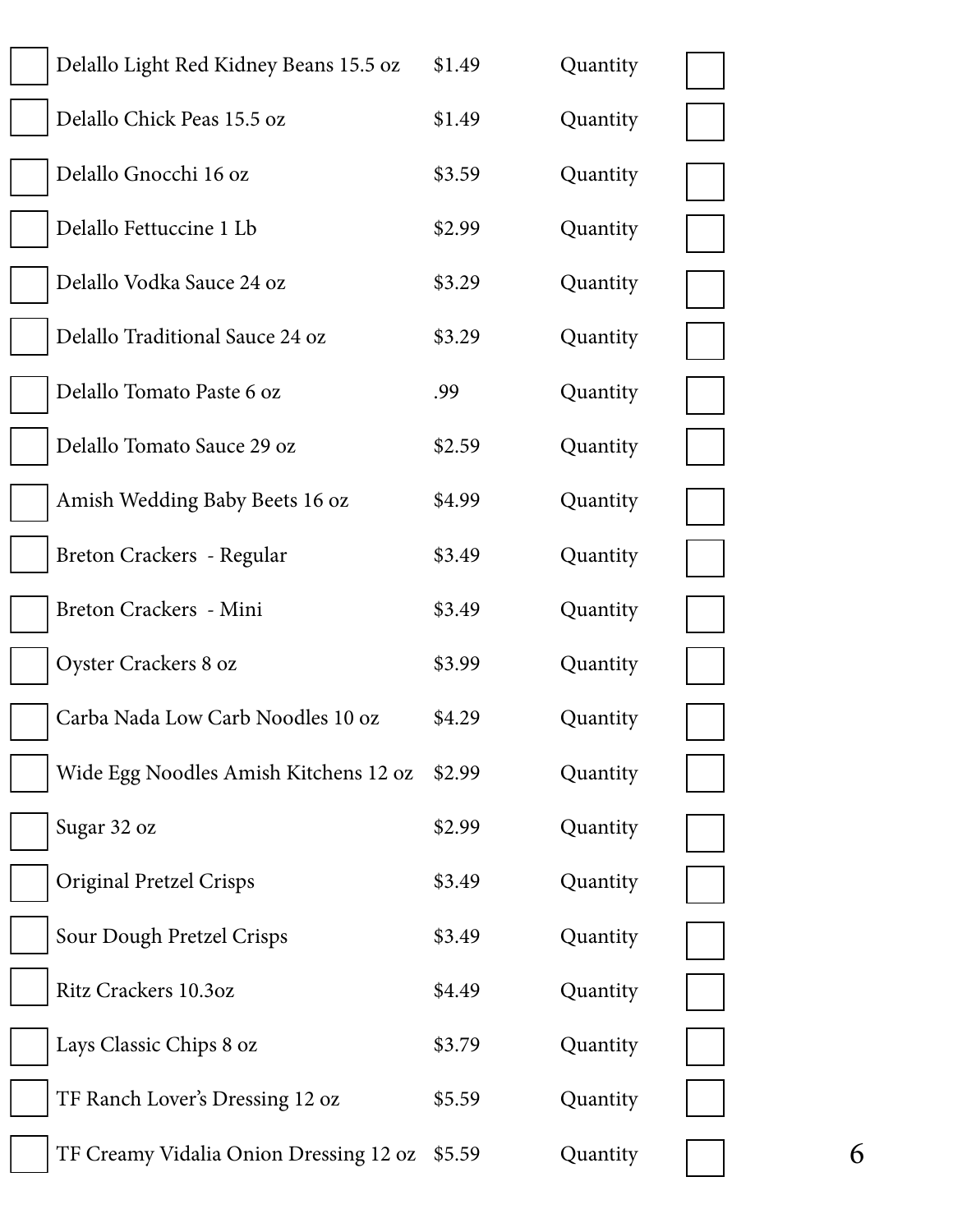| TF Apple Butter 12 oz                        | \$3.99  | Quantity |  |
|----------------------------------------------|---------|----------|--|
| TF No Sugar Apple Butter 9 oz                | \$5.29  | Quantity |  |
| TF 100% Pure Honey 12 oz                     | \$9.99  | Quantity |  |
| TF BBQ Sauce                                 | \$4.99  | Quantity |  |
| TF Apple Butter BBQ Sauce 15 oz              | \$5.99  | Quantity |  |
| Rao's Spaghetti 16 oz                        | \$3.29  | Quantity |  |
| Rao's Penne 16oz.                            | \$3.29  | Quantity |  |
| Rustic Rock Maple Syrup - Pint               | \$12.99 | Quantity |  |
| Amish Wedding Peanut Butter 90z              | \$4.49  | Quantity |  |
| Hellman's Mayonnaise 20 oz                   | \$8.99  | Quantity |  |
| Heinz Ketchup 20 oz                          | \$3.29  | Quantity |  |
| Heinz Yellow Mustard 20 oz                   | \$2.99  | Quantity |  |
| Heinz Sweet Relish 10 oz                     | \$1.99  | Quantity |  |
| TF Strawberry Preserves 16 oz                | \$6.99  | Quantity |  |
| Evelyns Edibles Chicken Noodle Soup          | \$7.49  | Quantity |  |
| Evelyns Edibles Wedding Soup Mix             | \$7.49  | Quantity |  |
| Honey Buckwheat Pancake Mix                  | \$4.29  | Quantity |  |
| Country Kettle Seedless Blackberry Preserves | \$4.99  | Quantity |  |
| Sarris Chocolate Covered Pretzels 8 oz       | \$11.95 | Quantity |  |
| Near East Long Grain Wild Rice Mix           | \$2.49  | Quantity |  |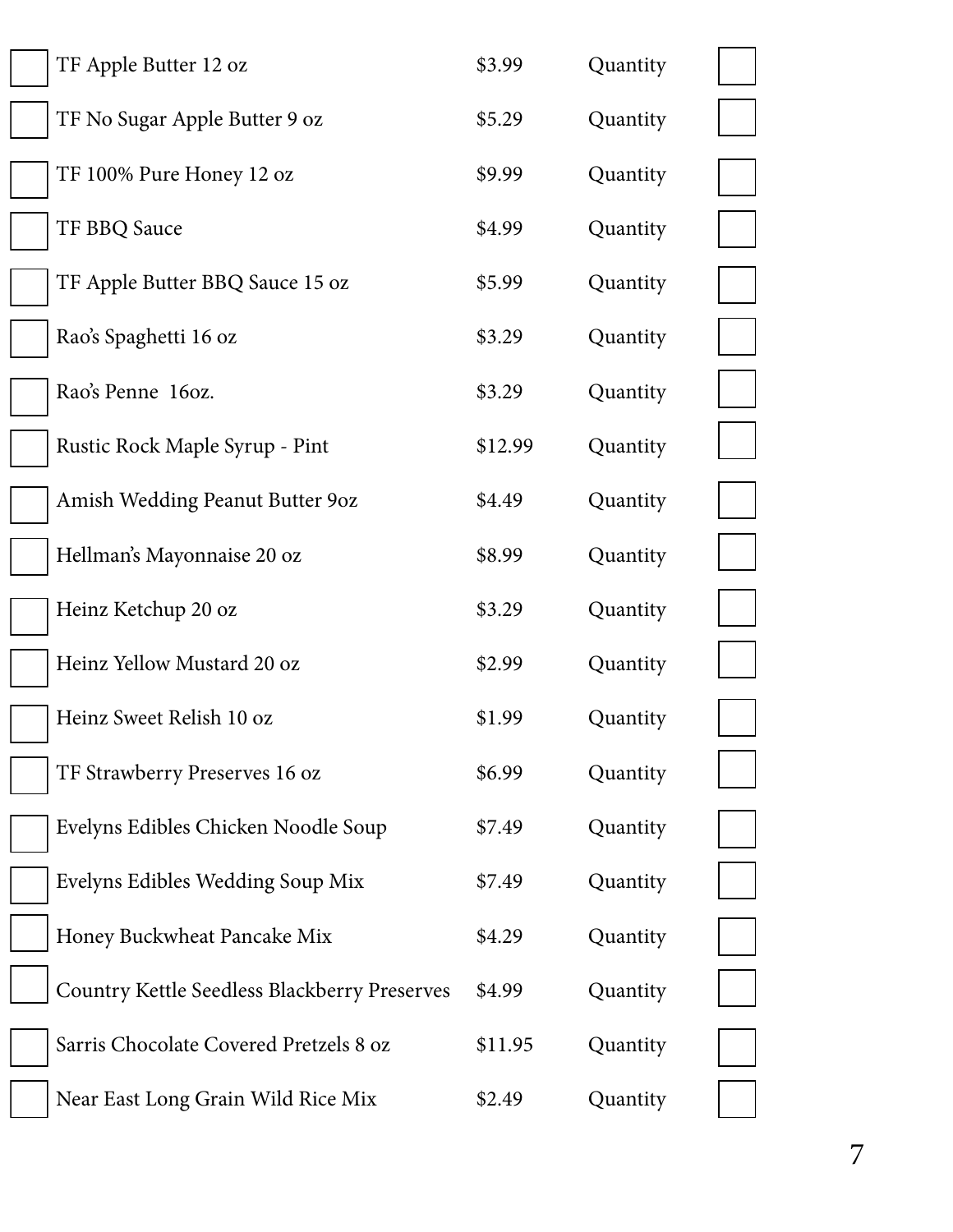| Beef Stock 32 oz                           | \$3.99 | Quantity |  |
|--------------------------------------------|--------|----------|--|
| Chicken Stock 32 oz                        | \$3.99 | Quantity |  |
| Unsalted Vegetable Stock 32 oz             | \$3.99 | Quantity |  |
| Sliced Peaches Amish Wedding 32 oz         | \$6.99 | Quantity |  |
| <b>Blueberry Pancake Mix</b>               | \$4.29 | Quantity |  |
| TF Salso con Queso Dip 15 oz               | \$5.99 | Quantity |  |
| TF Monterey Jack con Queso Dip 15 oz       | \$5.99 | Quantity |  |
| Mild Salsa Amish Wedding 14.5 oz           | \$3.99 | Quantity |  |
| Hot Salsa Amish Wedding 14.5 oz            | \$3.99 | Quantity |  |
| Kettle Korn KeystoneSmall                  | \$5.00 | Quantity |  |
| Tortilla Sea Salt Corn Chips Xochitl 16 oz | \$5.29 | Quantity |  |
| Butter Cookies (10 per package)            | \$5.29 | Quantity |  |
| Jenny Lee Cinnamon Swirl Bread 18 oz       | \$4.99 | Quantity |  |
| <b>Wheatberry Bread</b>                    | \$3.99 | Quantity |  |
| Split Top Sandwich Rolls 4 pack            | \$2.49 | Quantity |  |
| Zucchini Seasonal Homemade Bread           | \$4.99 | Quantity |  |
| Cinnamon Seasonal Homemade Bread           | \$4.99 | Quantity |  |
| Banana Nut Seasonal Homemade Breads        | \$4.99 | Quantity |  |
| Apple Seasonal Homemade Breads             | \$4.99 | Quantity |  |